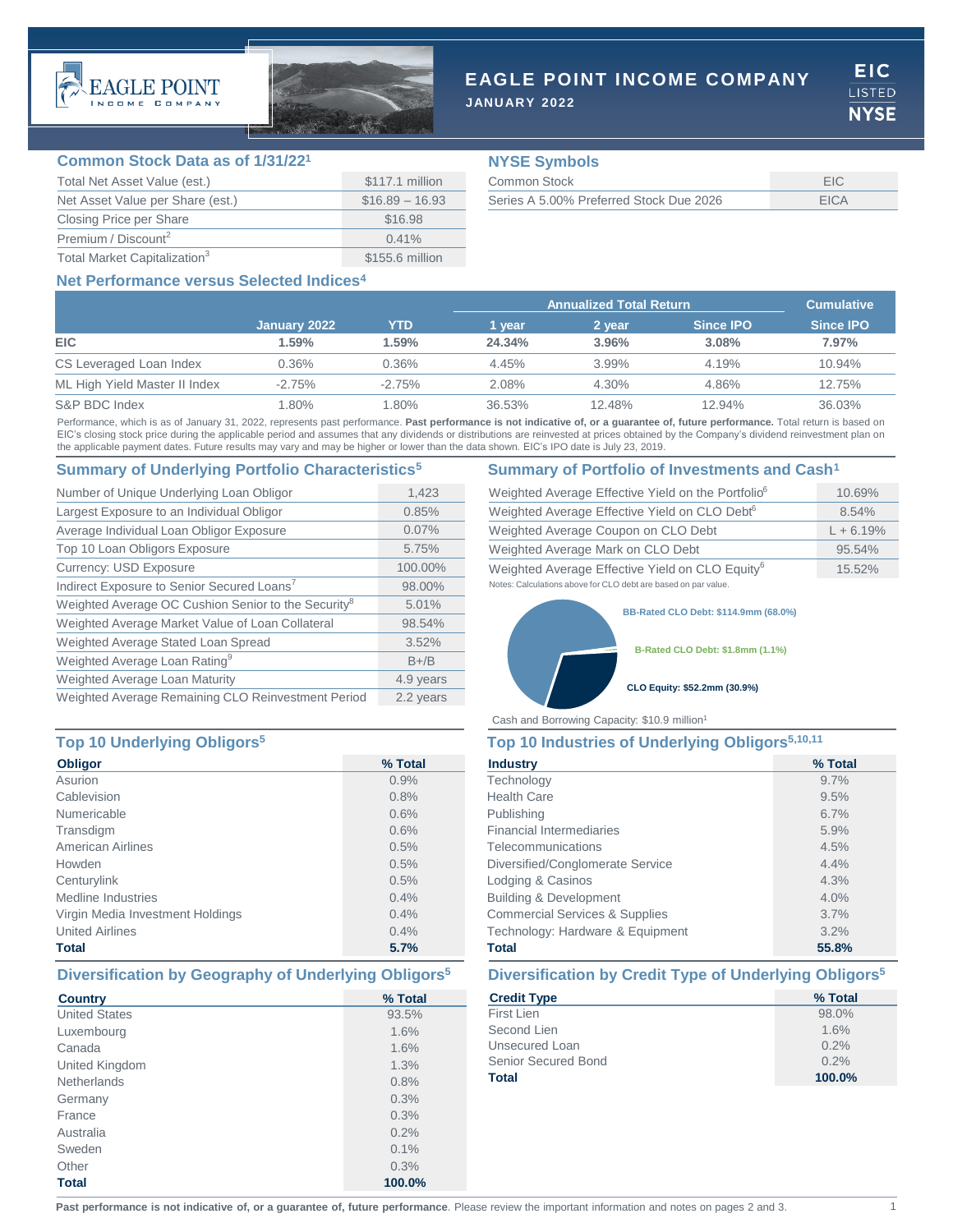



# **EAGLE POINT INCOME COMPANY**

**JANUARY 2022**

**EIC** LISTED **NYSE** 





# **Rating Distribution of Underlying Obligors5,9 Maturity Distribution of Underlying Obligors<sup>5</sup>**



# **Price Distribution of Underlying Obligors<sup>5</sup> Stated Spread Distribution of Underlying Obligors<sup>5</sup>**



Stated Spread

## **Notes**

Note: Amounts shown in this report are rounded and therefore totals may not foot.

- 1. The Company determines its net asset value on a quarterly basis. The net asset value and net asset value per share shown herein (A) are unaudited and estimated by management, (B) are shown for informational purposes only, and (C) are as of the date noted above. Estimates with respect to a calendar quarter end are subject to revision when the Company determines its quarterly net asset value. The net asset value of the Company is calculated as the sum of the value of the Company's portfolio, any cash or cash equivalents held by the Company and the Company's other assets less the Company's liabilities. Net asset value per share is determined by dividing the net asset value of the Company by the number of shares of the Company's common stock outstanding as of the date shown above. The summary of portfolio investments shown in the chart is based on the estimated fair value of the underlying positions as of January 31, 2022. Cash<br>and borrowing capacity represent facility are subject to applicable regulatory and contractual limits.
- 2. Premium/discount is calculated to the midpoint of management's unaudited and estimated range of the net asset value per share. Premium/discount for periods after January 31, 2022 will vary based on stock price performance and Company performance.
- 3. Combined market capitalization of EIC and EICA as of January 31, 2022 closing price. Market capitalization for periods after January 31, 2022 will vary based on stock price performance.
- 4. The performance of an index is not an exact representation of any particular investment, as you cannot invest directly in an index. The indices shown herein have not been selected to represent a benchmark for a strategy's performance, but are instead disclosed to allow for comparison of the Company's returns to that of known, recognized and/or similar indices. The Credit Suisse Leveraged Loan Index tracks the investable universe of the US-denominated leveraged loan market. The ML US High Yield Index tracks the performance of US dollar denominated below<br>investment grade corporate debt publicly iss are listed on the NYSE or NASDAQ and satisfy market capitalization and other eligibility requirements. Although EIC is not a BDC, BDCs generally invest in high yielding credit investments, as does EIC. In addition, similar to EIC, BDCs generally elect to be classified as a regulated investment company under the U.S. Internal Revenue Code of 1986, as amended, which generally requires an investment company to distribute its taxable income to shareholders.
- 5. The information presented herein is on a look-through basis to the collateralized loan obligation, or "CLO" and other related investments held by the Company as of January 31, 2022 (except as otherwise noted) and reflects the aggregate underlying exposure of the Company based on the portfolios of those investments. The data is estimated and unaudited and is derived from CLO trustee reports received by the Company relating to January 2022 and from custody statements and/or other information received from CLO collateral managers and other third party sources. Information relating to the market price of underlying collateral is as of month end; however, with respect to other information shown, depending on when such information was received, the data may reflect a lag in the information reported. As such, while this information was obtained from third party data sources, January 2022 trustee reports and similar reports, other than market price,<br>it does not reflect actu reinvestment period information is based on the fair value of CLO equity and debt investments held by the Company at the end of the reporting period.
- 6. The effective yield on the Company's portfolio of investments is estimated based upon the estimated fair market value of the underlying CLO holdings, current projections of the amounts and timing of each investment's recurring distributions (which for CLO debt securities reflects the scheduled coupon payments and for CLO equity securities reflects various assumptions), and the estimated amounts and timing of principal payments (which may differ from the scheduled maturity date of an investment). The weighted average effective yield is calculated based on the amortized current cost of investments. This statistic is being provided for informational purposes only and does not necessarily reflect the yield at which the Company records its investment income for each investment. The estimated yield and investment cost may ultimately not be realized.
- 7. Data represents aggregate indirect exposure. We obtain our exposure in underlying senior secured loans indirectly through our CLO and related investments.
- 8. Overcollateralization ("OC") refers to the fact that the value of the assets (i.e., broadly syndicated US loans) underlying a CLO exceeds the principal due on the liabilities (i.e., CLO debt securities) required to be repaid. The weighted average OC cushion senior to the security is calculated using the BBB OC cushion for all BB-rated CLO debt securities in the portfolio and the BB OC cushion for all other securities in the portfolio, in each case as held on January 31, 2022.
- Credit ratings shown are based on those assigned by Standard & Poor's Rating Group, or "S&P," or, for comparison and informational purposes, if S&P does not assign a rating to a particular obligor, the weighted average rating shown reflects the S&P equivalent rating of a rating agency that rated the obligor provided that such other rating is available with respect to a CLO or related investment held by us. In the event multiple ratings are available, the lowest S&P rating, or if there is no S&P rating, the lowest equivalent rating, is used. The ratings of specific borrowings by an<br>obligor may differ fr are not shown in the graphs and, accordingly, the sum of the percentages in the graphs may not equal 100%. Ratings below BBB- are below investment grade. Further information regarding S&P's rating methodology and definitions may be found on its website ([www.standardandpoors.com](http://www.standardandpoors.com/)).
- 10. Industry categories are based on the S&P industry categorization of each obligor as reported in CLO trustee reports to the extent so reported. Certain CLO trustee reports do not report the industry category of all of the underlying obligors and where such information is not reported, it is not included in the summary look-through industry information shown. As such, the Company's exposure to a particular industry may be higher than that shown if industry categories were available for all underlying obligors. In addition, certain underlying obligors may be re-classified from time to time based on developments in their respective businesses and/or market practices. Accordingly, certain underlying borrowers that are currently, or were previously, summarized as a single borrower in a particular industry may in current or future periods be reflected as multiple borrowers or in a different industry, as applicable.
- Certain CLO trustee reports do not provide the industry classification for certain underlying obligors. These obligors are not summarized in the look-through industry data shown; if they were reflected, they would represent 7.8%.